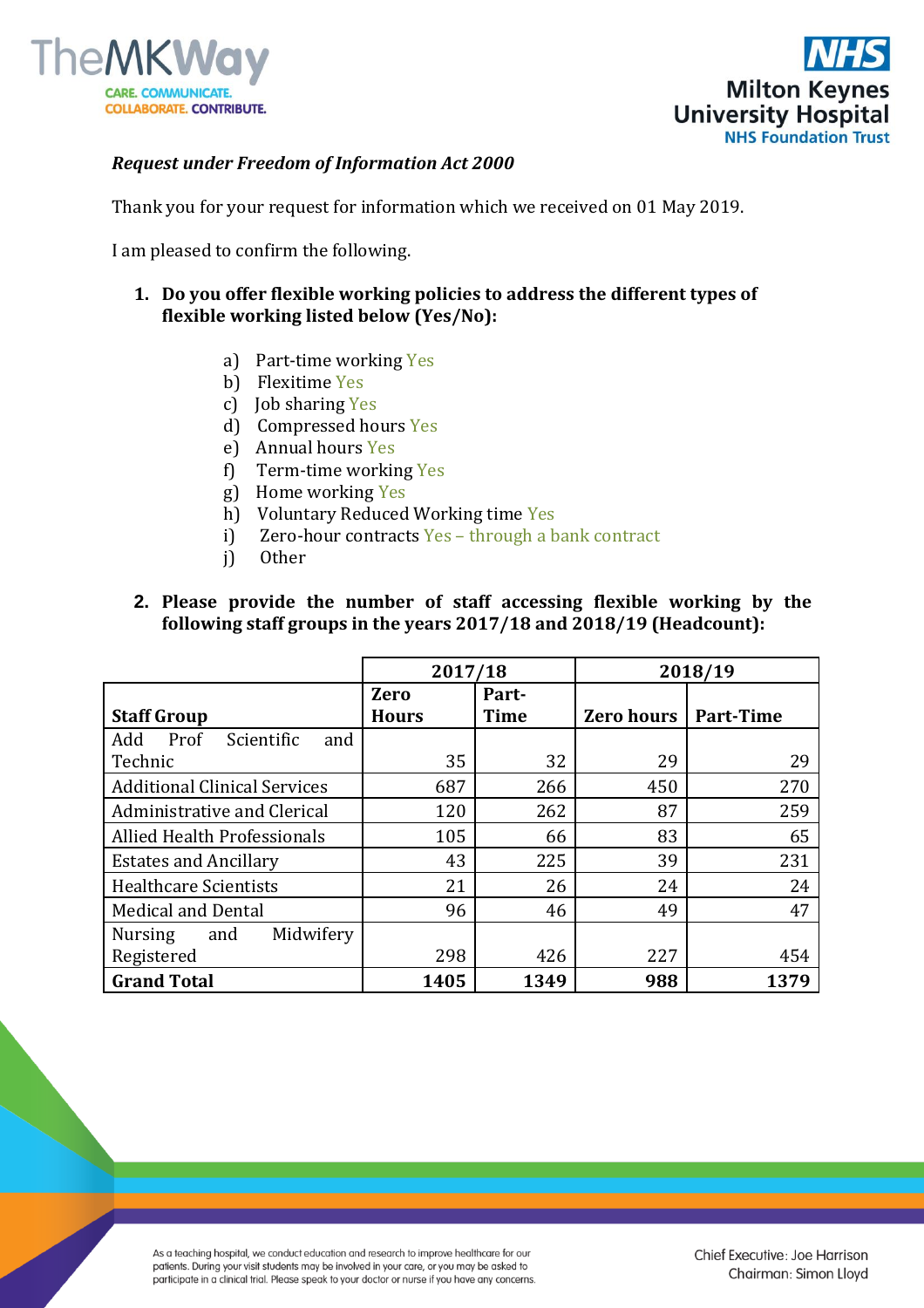



# **3. Please provide the following details around flexible working requests and agreements over the past 12 months (Headcount):**

The Trust is unable to report on this as the data is not monitored or held centrally.

## **4. On average, how long does a flexible working agreement last (Years/Months)?**

The Trust is unable to report on this as the data is not monitored.

**5. Are flexible working agreements recorded against the employee HR record (ESR)?** 

No – only whether they are full or part time

**6. What % of vacancies in your organisation have been specifically targeted at reaching individuals seeking flexible working arrangements?**

The Trust does not hold this data.

**7. Has your organisation seen any quantifiable or measurable returns through the implementation or adoption of flexible working?**

The Trust has had flexible working options in place since before Agenda for Change transition came in in 2004 so cannot track any improvements or increases.

### **8. Is training available to managers around dealing with flexible working?**

There is no formal training specifically for flexible working but bespoke advice is available from HR. The Trust policy is also under review and training is in development as part of this process.

**9. Please provide details on the organisation's application process for a member of staff wishing to engage in a flexible working arrangement. Within which, please indicate whether this process is manual or supported via an electronic system.**

As a teaching hospital, we conduct education and research to improve healthcare for our patients. During your visit students may be involved in your care, or you may be asked to participate in a clinical trial. Please speak to your doctor or nurse if you have any concerns. Chief Executive: Joe Harrison Chairman: Simon Lloyd